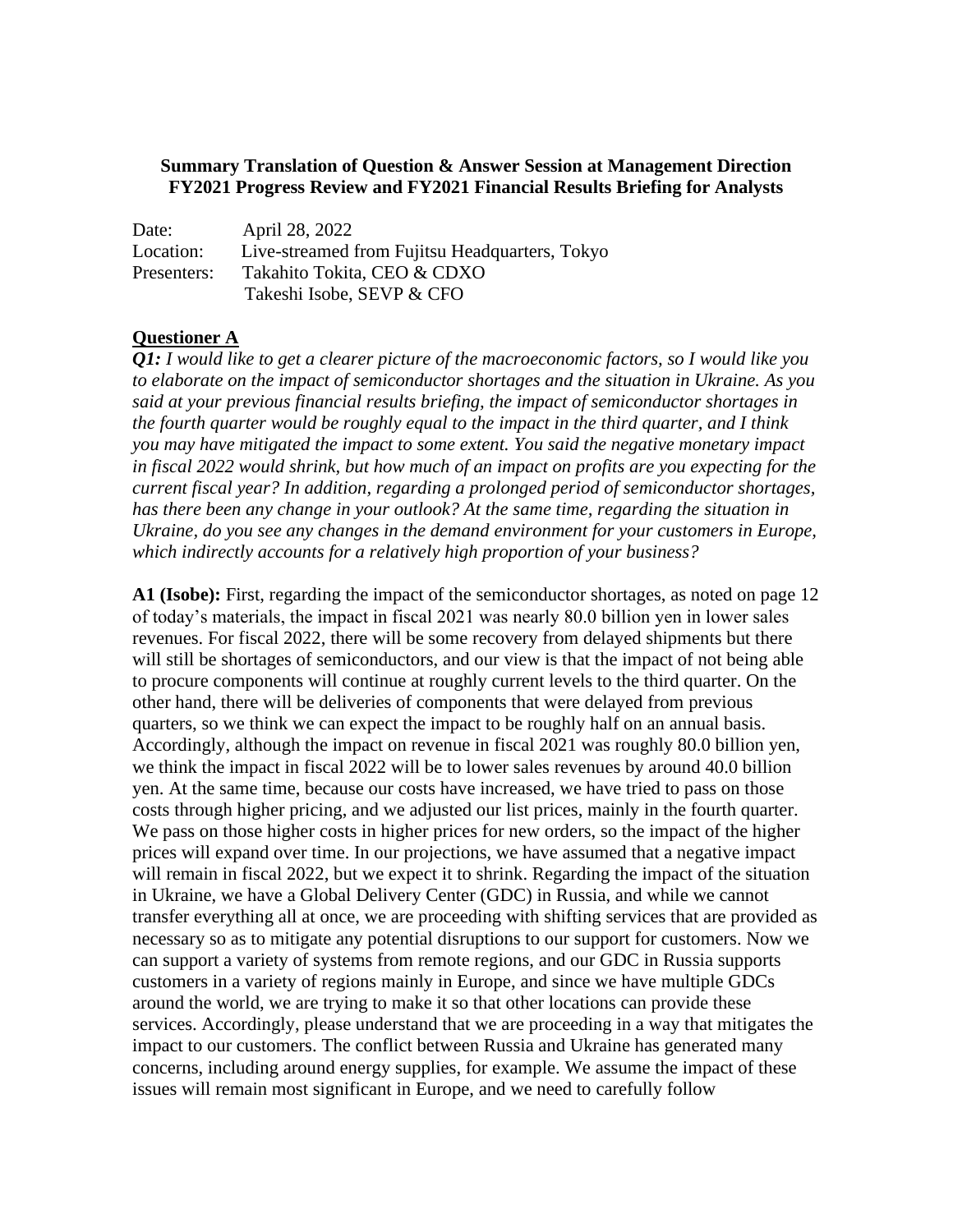developments to determine the varying effects on demand and supply, including whether these will impact IT spending. Because this is a major conflict, it will be difficult to anticipate what impact it might have on the global economy, but we will need to remain flexible in our response as we assess any additional developments.

*Q2: In conjunction with the reason why your Solutions and Services business performed under target in fiscal 2021, your fourth quarter orders for System Integration (SI)/services appear weak, but what is the reason for this weakness? On the other hand, I think you are expecting a big rise in profit in the current period. Excluding the impact of the sale of PFU, what kind of organic growth are you anticipating?*

**A2 (Isobe):** Regarding the difficult results for fiscal 2021, the reason why we could not achieve a sufficient recovery is because of the impact of the subject we were just talking about: the supply of components. The impact of component shortages also had a big impact on our system products business, but it also affects what we call our business integrated with hardware, in which we deliver a variety of things in combination, including services. Delays in component supplies reduced sales revenue by 80.0 billion yen, and in terms of profitability, there was a negative effect of over 30.0 billion yen, a significant amount of which impacted Technology Solutions. This really tripped us up from the start. As we talked about a little earlier, this negative impact will ease a bit in fiscal 2022, so one important point is that there will be a relatively positive impact this year. Another point, and this was in your question, is that you say our revenue will significantly expand in fiscal 2022. Excluding the impact of PFU, we are factoring in an increase in revenue of 8% for fiscal 2022. We are expecting 1% growth from the fact that the negative impact of the component supply problem will be less than last year, and another 1% from the Fujitsu Uvance business, which will begin to have an impact this year, although the main effects of the launch will begin to appear in fiscal 2023. Most of our global offerings are in fields that are fairly close to the Fujitsu Uvance business. Because this business will begin to increase in fiscal 2022, we expect it to add about 1%, or, in yen terms, about 30.0 billion yen to fiscal 2022 revenue. As a result, other than that, we are expecting a revenue increase of 6%. As I mentioned in my briefing, if you take into consideration the situation over the past two years it may seem like we are expecting fairly strong sales revenue, but the market growth rate is certainly between 4% and 5%. By catching up with projects that were delayed, I think we can achieve that. Looking at the growth in orders on a per-quarter basis, there are pockets of strength and weakness, but as I mentioned earlier, we are starting to see that SI/services are on a recovery path both inside and outside Japan. There are still weak aspects, but to make sure that we achieve those sales revenues we have already started sales activities with units that cut across industry boundaries and focus on priority accounts. Expanding sales is one of our major themes. I would like us to make sure that we achieve baseline growth of 6%.

*Q3: In seeing an actual recovery in your orders, with an aim of achieving an organic growth rate in revenue of 6%, in what areas, such as what industry segments, are you expecting a recovery? In addition, as noted on page 32 of your materials, you are expecting*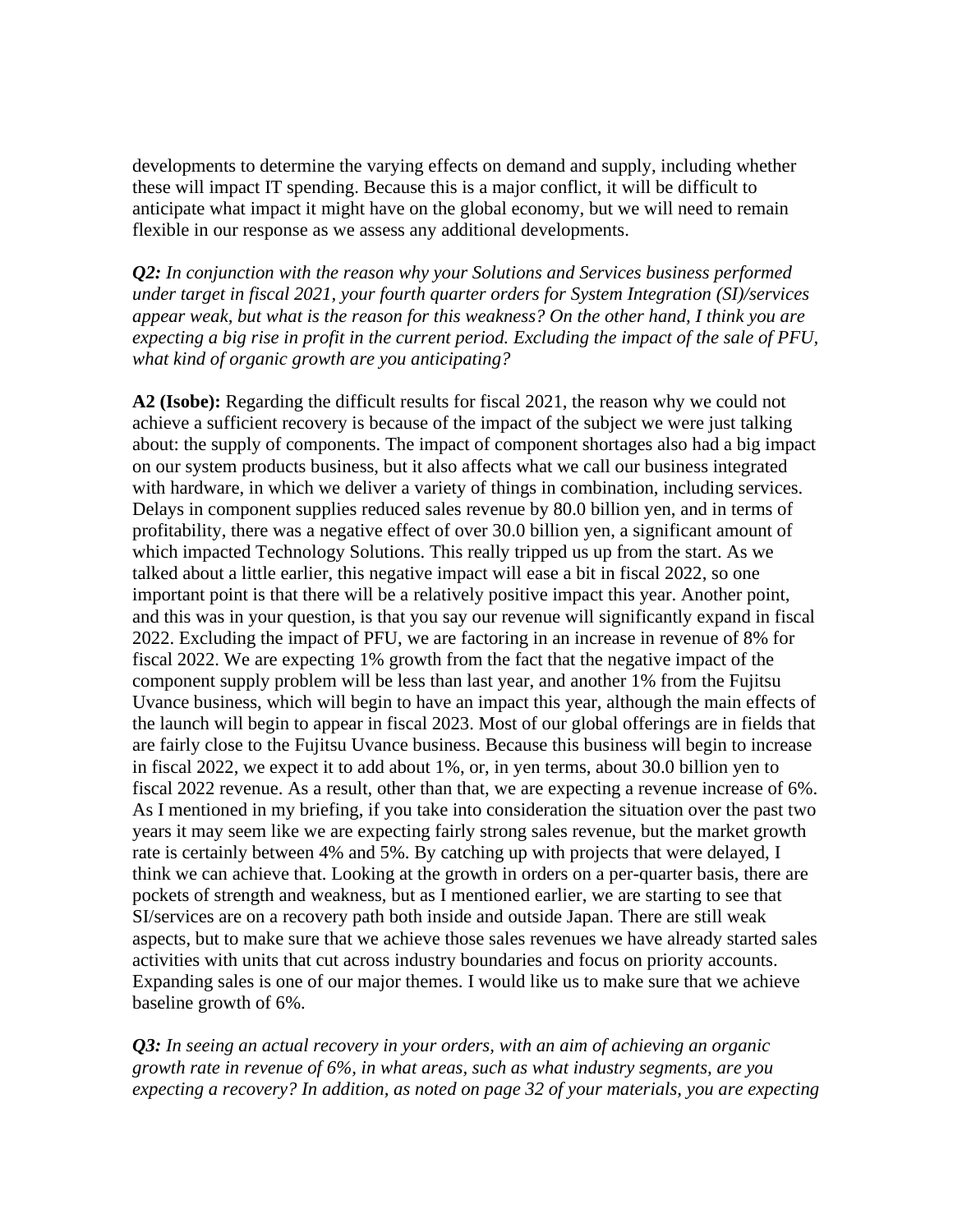*cost/expense efficiencies of 60.0 billion yen for fiscal 2022, but in terms of the reasons given for these efficiencies, could you tell us what initiatives are expected to have a stronger impact, if some are stronger than others?*

**A3 (Isobe):** In terms of a sense of recovery among different industry segments, on page 8 of your materials we have shown orders in Japan for fiscal 2021, including, in the right margin, the increase in SI/services. In terms of Fujitsu Japan, the demand was quite weak in fiscal 2021. On the other hand, outside of that, the Enterprise segment was slightly weak at a growth rate of just 2%, but Finance & Retail grew 9%, and the Japan region grew by 5%, so bear in mind that we can see a clear recovery during the year. Fujitsu Japan is in charge of business for local governments, healthcare, educational institutions, and medium-sized businesses. For local governments, the movement toward system standardization is happening a bit later than we anticipated, but we are fairly certain that it will happen. For medium-sized businesses as well, many customers have been severely impacted by higher natural resource prices and COVID. We think the speed of the recovery has been slower than we initially anticipated, but we think that there will be a bounce back from these low levels. Regarding your other question about cost and expense efficiencies in fiscal 2022, as shown on page 34 of our materials, we achieved over 40.0 billion yen in cost and expense efficiencies in fiscal 2021. In terms of achieving an additional 20.0 billion yen in efficiencies, in fiscal 2022 we will double our usage of GDCs through the Japan Global Gateway compared to fiscal 2021. This will save several billions of yen in terms of just cost elimination, and that will contribute to the biggest impact. In terms of sales expenses, we have brought efficiencies to our offices and reallocated office space as part of our borderless office initiative. By the end of fiscal 2022, we expect the total area of our offices to be nearly half of what it was before, and there will be further rent savings in fiscal 2022. In addition, we are retraining our salespeople to become business producers, as Mr. Tokita mentioned in his presentation, so we are fostering the development of business producers who are adept at making proposals to customers and can provide consulting services. This partially happened in fiscal 2021, but we anticipate that we can charge fees for our sales activities, which used to simply be a cost in past. This will reduce expenses by several billions of yen and lead to sales, so we will receive earnings on the cost of our sales activities. In light of these initiatives, I am very confident that we can achieve cost and expense efficiencies of 60.0 billion yen. Please understand that the areas I highlighted are the main components.

## **Questioner B**

*Q1. I would like to ask about your company's forecasts. First, I would like to ask about Device Solutions. Shinko Electric has announced its forecast for operating profit for fiscal 2022 of 85 billion yen. On the other hand, you explained that, for Device Solutions, you are expecting lower revenue from optical component products, but is that reduction in revenue of such a scale that it will negate a portion of Shinko's operating profits? Also, for Technology Solutions, you are forecasting increases in operating profit, excluding special items, of 35 billion yen for System Platforms, and 10 billion for international regions*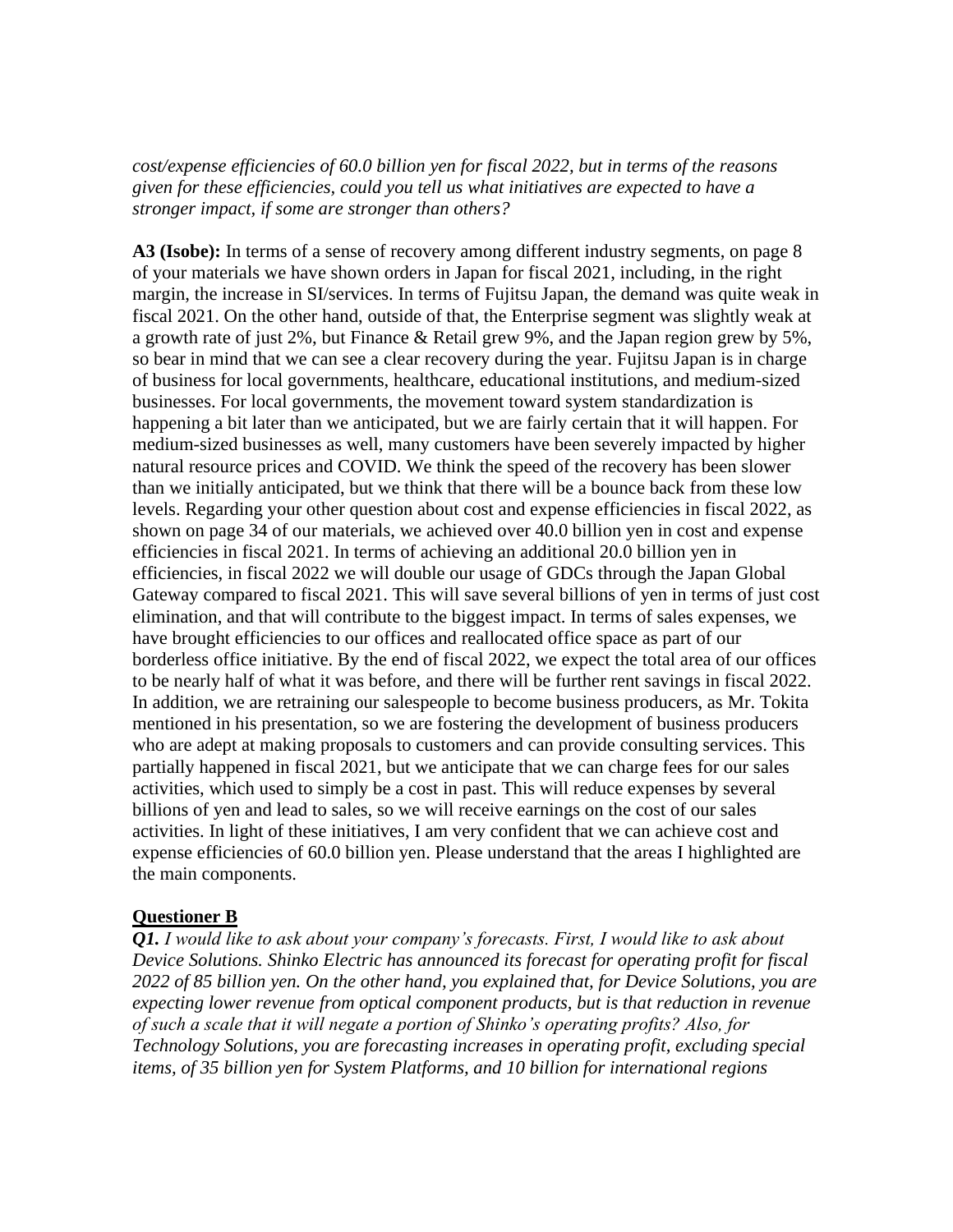## *excluding Japan, but could you explain the factors behind these increases in operating profit?*

**A1. (Isobe):** First, with regard to Device Solutions, one point is that we are forecasting an exchange rate level of 115 yen to the dollar, which is a bit of a conservative view of exchange rates from Device Solutions' perspective. In addition, when we refer to optical components, we are referring to Fujitsu Optical Components, a Group company, and sales there have been a bit low. In light of that, bear in mind that we are taking a somewhat conservative view with the Device Solutions segment. With regard to the status of the various sub-segments of Technology Solutions, for System Platforms, we think that we will achieve strongly higher results in our network products business. As for international regions excluding Japan, please understand that we are aiming for improved profits because we are beginning to see a recovery to some degree in incoming orders for services in the various regions, profitability is being improved through even greater utilization of our Global Delivery Centers, and we will be providing new global offerings around the world, so our profits will increase through a greater focus on comparatively more profitable products and services.

*Q2. I would like to ask about shareholder returns. With regard to stock repurchases, even in light of your original capital allocation policy, it seems like you have stepped things up quite a bit, but should we expect you to continue at this level, or even higher, in fiscal 2023 and beyond? Or is your decision to aim for shareholder returns of 20 billion yen due to one-time factors, as with the sale of PFU?*

**A2. (Isobe):** Regarding the level of shareholder returns, in addition to the fact that our ability to generate cash flow has increased as our business efficiency and profit base have improved, we feel that our financial foundation has also become sufficiently stable. Therefore, we are rethinking our allocation in line with the growth in our cash flow, which forms the base of our capital allocation. Our way of thinking is not that our cash has increased because of the sale of PFU, so we should return that to shareholders. While we had an inflow from the sale of PFU, we also had a cash outflow accompanying the expansion of the Self Produce Support System, so we had more or less the same levels of inflows and outflows. With regard to free cash flow and base cash flow, these refer to the flows generated by our regular businesses, excluding special items. As a result, I would like you to understand that this is not the result of a way of thinking that we have sold something and generated one-shot profits, so we should return them to shareholders. We will update our overall plan for capital allocation, including what level of total cash we expect to generate and how much of that we will allocate to growth investments, when we announce the next medium-term plan. We feel that cash flow generation will increase significantly, so for shareholder returns, rather than increasing them this year because we have a lot of cash and then reducing them next year because we are short on cash, we are instead aiming to handle things as stably as possible. In that sense, please understand this rethinking of our level of shareholder returns as being done in advance of an update of our overall capital allocation plan. To put it another way, with our current forecasts for cash